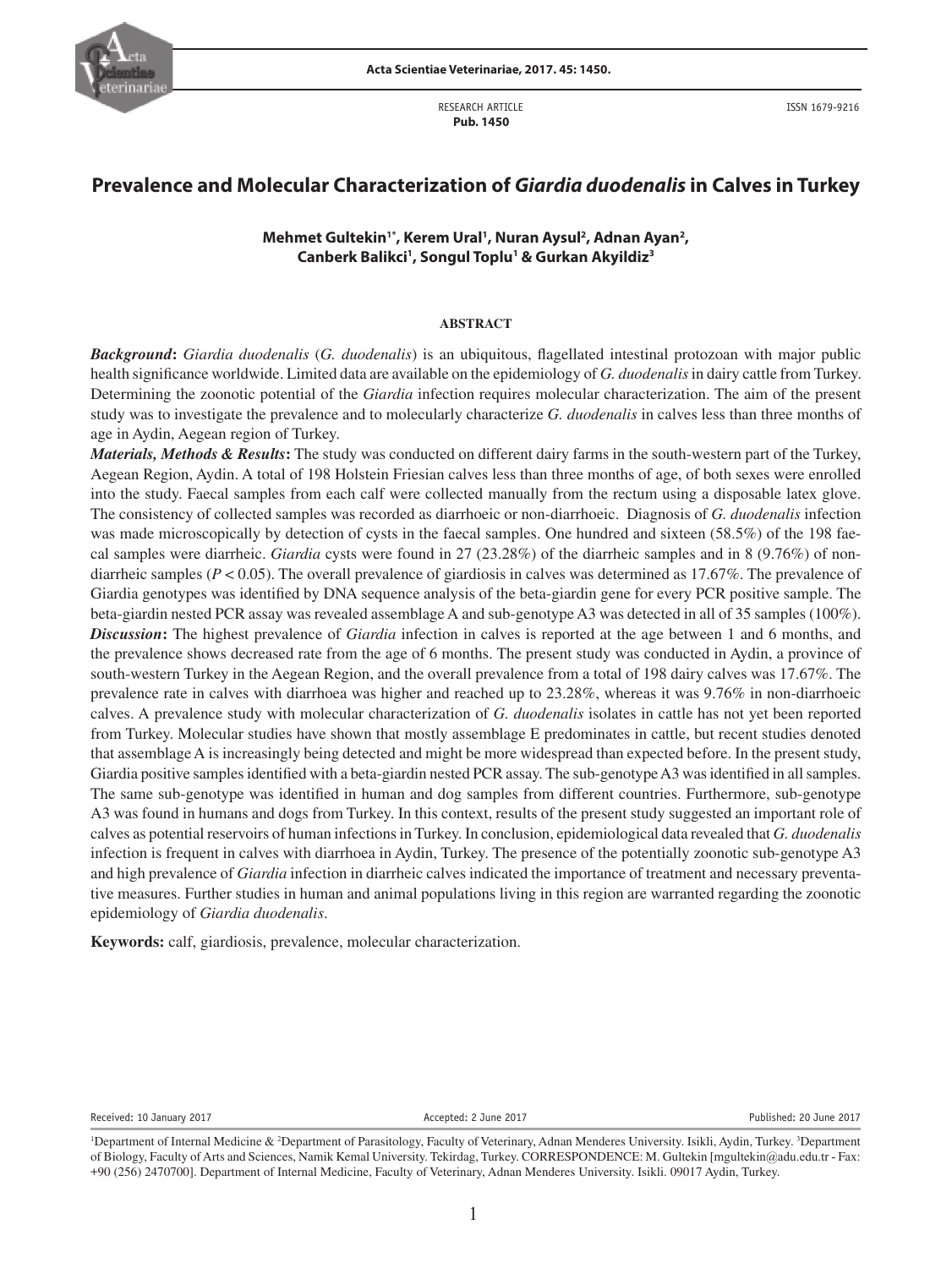# **INTRODUCTION**

*Giardia duodenalis* (*G. duodenalis*) is an ubiquitous, flagellated intestinal protozoan with major public health significance worldwide [18]. Giardiosis might be transmitted by the ingestion of cysts with direct or indirect contact, including human to human, animal to human or animal, waterborne and foodborne transmission [4,40].

Livestock infection is common. In cattle, prevalence of giardiosis has been reported ranging from 9% to 73% with the farm prevalence rates even may rise up to 100% [18]. Chronic or reoccurring infections mostly observed in calves and cyst shedding may continue for months [34]. Clinical signs in calves include weight loss, lethargy, diarrhoea, dehydration and poor condition, although subclinical infections are frequent [16,38].

Determining the zoonotic potential of the *Giardia* infection requires molecular characterization [14,28,40]. Eight major genetic assemblages have been identified. Assemblages A and B infect both humans and animals, whereas the assemblages C to H are known as specific to animals [4]. Assemblage E is considered to be livestock specific and reported as most prevalent assemblage in cattle [12,29,37]. However mono or mixed infections with assemblage A [15,17,31,42,43] or assemblage B [9,26] were reported in cattle from different countries Additionally, infection with more unexpected assemblages such as C, D and F were also detected in United Kingdom [33] and Spain [6] in cattle.

The number of studies related with the prevalence and molecular characterization of giardiosis in cattle is increasing [9,19,29,42,43]. However, only limited data is available about the epidemiology of *G. duodenalis* in dairy cattle from Turkey. Prevalence rates in calves presented between 4.1% and 14.7% from different parts of country [11,20,21] whereas none of those studies recorded molecular characterization of assemblages in calves. The aim of the present study was to investigate the prevalence and molecular characterization of *Giardia duodenalis* in calves from Aydin region of Turkey.

#### **MATERIALS AND METHODS**

### *Sample collection*

The study was conducted on different dairy farms in the south-western part of the Turkey, Aegean Region, Aydin. A total of 198 Holstein Friesian calves less than 3 months of age, of both sexes were enrolled into the study. The samples were withdrawn at different times of the year between March 2016 and October 2016 from several farms. Faecal samples from each calf were collected manually from the rectum using a disposable latex glove. The consistency of collected samples was recorded as diarrhoeic or non-diarrhoeic. Samples were kept on ice until laboratory examination.

### *Microscopic examination*

Diagnosis of *G. duodenalis* infection was made microscopically by detection of cysts in the faecal samples. Faecal material was mixed through 33%  $ZnSO<sub>4</sub>$  solution and centrifuged at 880 x *g* for 5 min [44]. Fifty µL of the supernatant was emitted on a microscope slide with Lugol iodine. The slide was microscopically examined under 400x power for visualization of Giardia cysts.

### *DNA extraction*

In order to extract the DNA, samples identified to be positive after microscopic examination of faeces were selected according to the procedure previously described by Mahdy *et al.* [30]. DNA extraction of the samples was achieved using QIAamp DNA Stool Mini Kit<sup>1</sup>. The extracted DNA was preserved at -20°C until further analysis.

### *Nested PCR reaction*

Following the procedure previously described by Caccio *et al.* [5], β-giardin gene, consisting of 753 bp fragment, was amplified using an appropriate primer. For this purpose, 10 pmol appropriate primer (G7 F5'- -AAG CCC GAC GAC CTC ACC CGC AGT GC-3' forward and G759R 5'-GAG GCC GCC CTG GAT CTT CGA GAC GAC-3' reverse), 200 µM of dNTPs, 1.5 mM  $MgCl<sub>2</sub>$ , 1U Taq Polymerase and 10X reaction buffer (500 mM Tris-HCl, pH 8.8, 160 mM  $(\text{NH}_4)_2\text{SO}_4$ and  $0.1\%$  Tween  $20$ <sup>2</sup> and  $100$  ng DNA was diluted to final volume of 25 µL. DNA was denatured at 95ºC for 15 min, followed by annealing at 60ºC for 30 s and by final extension for seven min at 72ºC. The DNA copies of β-giardin gene were separated using 2% agarose gel. The gel was stained with ethidium bromide and visualized with UV transillumination.

Another 511 bp fragment of the beta-giardin gene was amplified with a suitable primer (BG1F 5-GAACGAGATCGAGGTCCG-3 forward and BG2R 5 -CTCGACGAGTTCGTGTT-3 reverse) with a modification of the method described by Lalle *et al.* [26].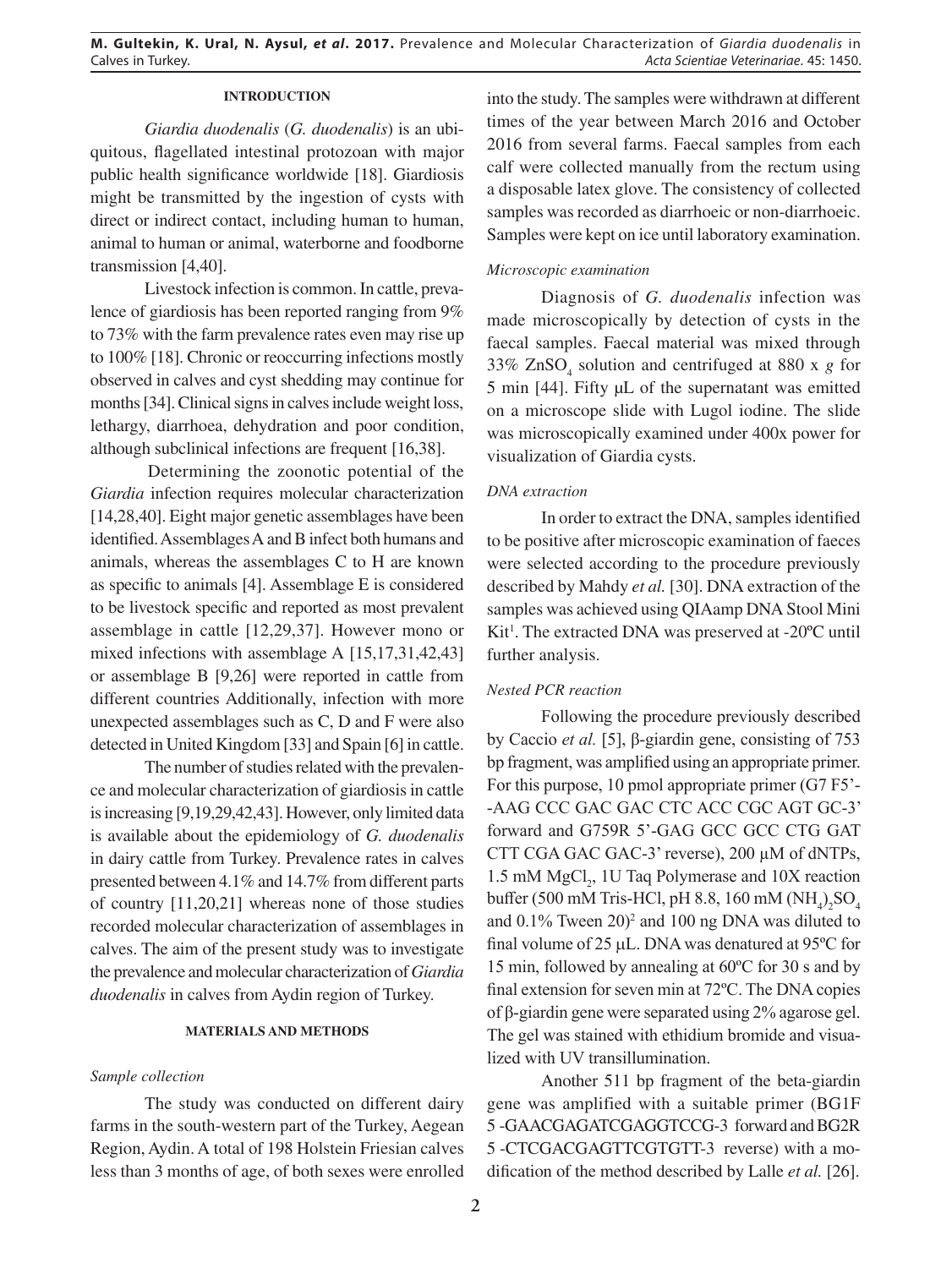# *DNA sequence analysis of nested PCR positive samples*

# The assemblage of the strains was confirmed by sequencing the 511 bp samples from both strands. For this purpose, the DNA copies obtained from PCR were purified using polyethylene glycol 4000 [39]. Sequencing was accomplished by using Big Dye- -terminator chemistry<sup>3</sup> following the instructions of the manufacturer. Briefly, the sequencing reaction was carried out in the TC-Plus<sup>4</sup> thermocycler for 20 s at 96ºC and annealing was conducted at 50ºC for 20 s. Finally, the extension was performed for 4 min at 60ºC for 30 cycles. Genome Lab Genetic Analyzer<sup>3</sup> was used for the analysis of sequencing reactions.

Obtained sequences were compared with reference sequences (GenBank® number: M36728 for sub-genotype A1, AY072723 for sub- genotype A2, AY072724 for sub- genotype A3, AY072725 for sub- genotype B1, AY072726 sub- genotype B2, AY072727 for sub- genotype B3, AY072728 for subgenotype B4) using by BLAST and BioEdit Sequence Alignment Editor.

## *Statistical analysis*

Chi-square test was used to analyse the association between diarrhoea and giardiosis in calves. The 95% confidence interval was calculated for the prevalence rates. Probability values of  $P < 0.05$  were considered significant.

### **RESULTS**

One hundred and sixteen (58.5%) of the 198 faecal samples were diarrheic. *Giardia* cysts were found in 27 (23.28%) of the diarrheic samples and in 8 (9.76%) of non- -diarrheic samples (*P* < 0.05). The overall prevalence of giardiosis in calves was determined as 17.67% (Table 1).

The prevalence of *Giardia* genotypes was identified by DNA sequence analysis of the beta-giardin gene for every PCR positive sample. The beta-giardin nested PCR assay was revealed assemblage A and sub-genotype A3 in all of 35 samples (100%).

# **DISCUSSION**

Giardiosis in cattle is associated with a high morbidity, significant production loss and potential transmission to other hosts [1,4,18]. Prevalence rates may vary according to the age of the animals, design of the study, diagnostic techniques, geographical location, climatological conditions and management practices [4,18]. Additionally, intermittent nature of the cyst shedding also influences the sensitivity of diagnosis [35]. The individual prevalence ranges from 9 to 73 % and whereas the farm prevalence rates may rise up to 100 % [4,18]. The highest prevalence of *Giardia* infection is reported at the age between 1 and 6 months, and the prevalence shows decreased rate from the age of 6 months [41]. Therefore young animals are considered as the major source of infection [45]. In the present study, a total of 198 less than three months old dairy calves were enrolled.

Prevalence rates from different countries vary 2.2 to 14% in Poland [2], 9% in Portugal [32], 17.4% to 31.3% in Belgium [17], 26.6% in Spain [7], 30% in Italy [3], up to 38% in Germany [25], 49% in Norway [23], up to 40.6% in New Zealand [14], 43.6% in Denmark [27], up to 57% in Canada [9], up to 52% in the United States [24,41] and 58% in Australia [36]. The prevalence or spatial distribution of giardiosis in calves in Aegean region of Turkey is lacking.

Sivas is a city in central Turkey, where the prevalence of *Giardia* spp. in healthy asymptomatic cows and calves was determined as 1.4% and 4.1%, respectively. Highest prevalence reported in 45-90 days old calves was 14% [11]. Van is an eastern city of Turkey, where a total of 231 calves less than eight months of age with diarrhoea were evaluated, and parasitological examination revealed *Giardia* spp. cysts in 14.7% of samples [20]. In another study from eastern part of Turkey, *Giardia* spp. cysts were found 9.34 % of the dairy calves less than six months of age [21].

Table 1. Prevalence rates of giardiosis in calves from Aydin region of Turkey, 2016.

| Condition     | Calves<br>(n) | G. duodenalis<br>Positive (n) | Prevalence<br>(IC 95%) | Chi-square  |
|---------------|---------------|-------------------------------|------------------------|-------------|
| Diarrheic     | 116           | 27                            | 23.28 (22.3-24.1)      | $P = 0.014$ |
| Non-diarrheic | 82            | 8                             | $9.76(8.6-10.8)$       |             |
| Total         | 198           | 35                            | $17.67(16.9-18.3)$     |             |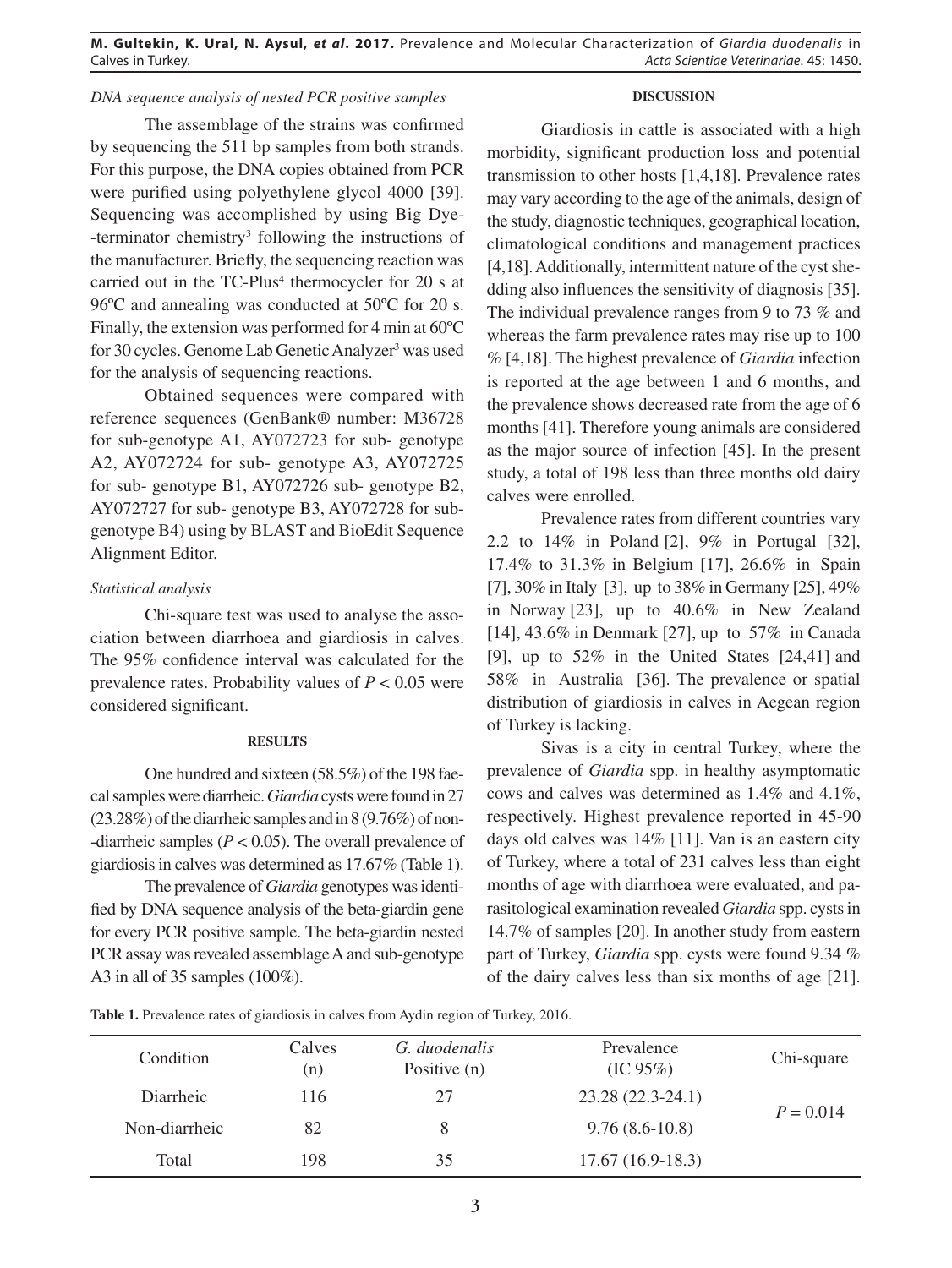### **M. Gultekin, K. Ural, N. Aysul,** *et al***. 2017.** Prevalence and Molecular Characterization of *Giardia duodenalis* in Calves in Turkey. *Acta Scientiae Veterinariae*. 45: 1450.

The present study was conducted in Aydin, a province of south-western Turkey in the Aegean Region, and the overall prevalence from a total of 198 dairy calves was 17.67%. In the present study the prevalence rate in calves with diarrhoea was higher and reached up to 23.28%, whereas it was 9.76% in non-diarrhoeic calves. There are conflicting results between the relation of giardiosis and diarrhoea [19]. However, most of the studies found a positive correlation between the occurrence of diarrhoea and *Giardia* infection in calves [38,39].

A prevalence study with molecular characterization of *G. duodenalis* isolates in cattle has not yet been reported from Turkey. Molecular studies have shown that mostly assemblage E predominates in cattle [14], but recent studies denoted that assemblage A is increasingly being detected and might be more widespread than expected before [4,15,17,31]. Distribution of assemblages according to the age has been noted in cattle. Assemblage A was mainly detected in calves whereas assemblage E was more frequent in older animals [31,41]. In a recent study from the south-eastern New York, 100% of *Giardia* positive specimens isolated from calves under 84 days of age were identified as assemblage A [31], similar to present results of our study. In the current study, overall prevalence of giardiosis in calves was %17.67 (198/35) and all 35 isolates were belong to the same sub-genotype, A3. Prevalence or assemblages of *G. duodenalis* may show significant variation according to age, breed, season or location as reported in previous studies [18,41].

Assemblages A and B have been linked with their potential zoonotic role [4,36,41]. However, the genetic structure of *Giardia* has been shown to be more complex than thought before by recent molecular studies [28,40]. Multilocus genotyping of the beta-giardin, SSU rRNA, glutamate dehydrogenase and triosephosphate isomerase loci have allowed to identify sub-assemblages [40,42]. Following this im-

provement, sub-assemblages obtained from animal and human samples were compared and results showed that the most of the infections were not sharing identical genotypes between animal and human [4,28,40]. In the present study, *Giardia* positive samples identified with a beta-giardin nested PCR assay. The sub-genotype A3 was identified in all samples. The same sub-genotype was identified in human [26] and dog [10] samples from different countries. Furthermore, sub-genotype A3 was found in humans [8,13] and dogs [22] from Turkey. In this context, results of the present study suggested an important role of calves as potential reservoirs of human infections in Turkey.

### **CONCLUSIONS**

In conclusion, epidemiological data revealed that *Giardia duodenalis* infection is frequent in calves with diarrhoea in Aydin, Turkey. The presence of the potentially zoonotic sub-genotype A3 and high prevalence of *Giardia* infection in diarrheic calves indicated the importance of treatment and necessary preventative measures. Further studies with multilocus genotyping in human and animal populations living in this region are warranted regarding the zoonotic epidemiology of *G. duodenalis*.

#### MANUFACTURERS

 Qiagen GmbH. Hilden, Germany. MBI Fermentas. Vilnius, Lithuania. Beckmann Coulter Inc. Porterville, California, USA. Techne. Staffordshire, UK.

*Ethical approval.* The study protocol was approved by the institutional laboratory animals ethics committee (with no: 2016/039 and date 25.02.2016). Informed written consent was obtained from all of the owners/animal care takers prior to enrolment.

*Declaration of interest.* The authors report no conflicts of interest. The authors alone are responsible for the content and writing of paper.

### **REFERENCES**

- **1 Aloisio F., Filippini G., Antenucci P., Lepri E., Pezzotti G., Caccio S.M. & Pozio E. 2006.** Severe weight loss in lambs infected with *Giardia duodenalis* assemblage B. *Veterinary Parasitology*. 142: 154-158.
- **2 Bajer A. 2008.** *Cryptosporidium* and *Giardia* spp. infections in humans, animals and the environment in Poland. *Parasitology Research*. 104(1): 1-7.
- **3 Berrilli F., Di Cave D., De Liberato C., Franco A., Scaramozzino P. & Orecchia P. 2004.** Genotype characterisation of *Giardia duodenalis* isolates from domestic and farm animals by SSU-rRNA gene sequencing. *Veterinary Parasitology*. 122(3): 193-199.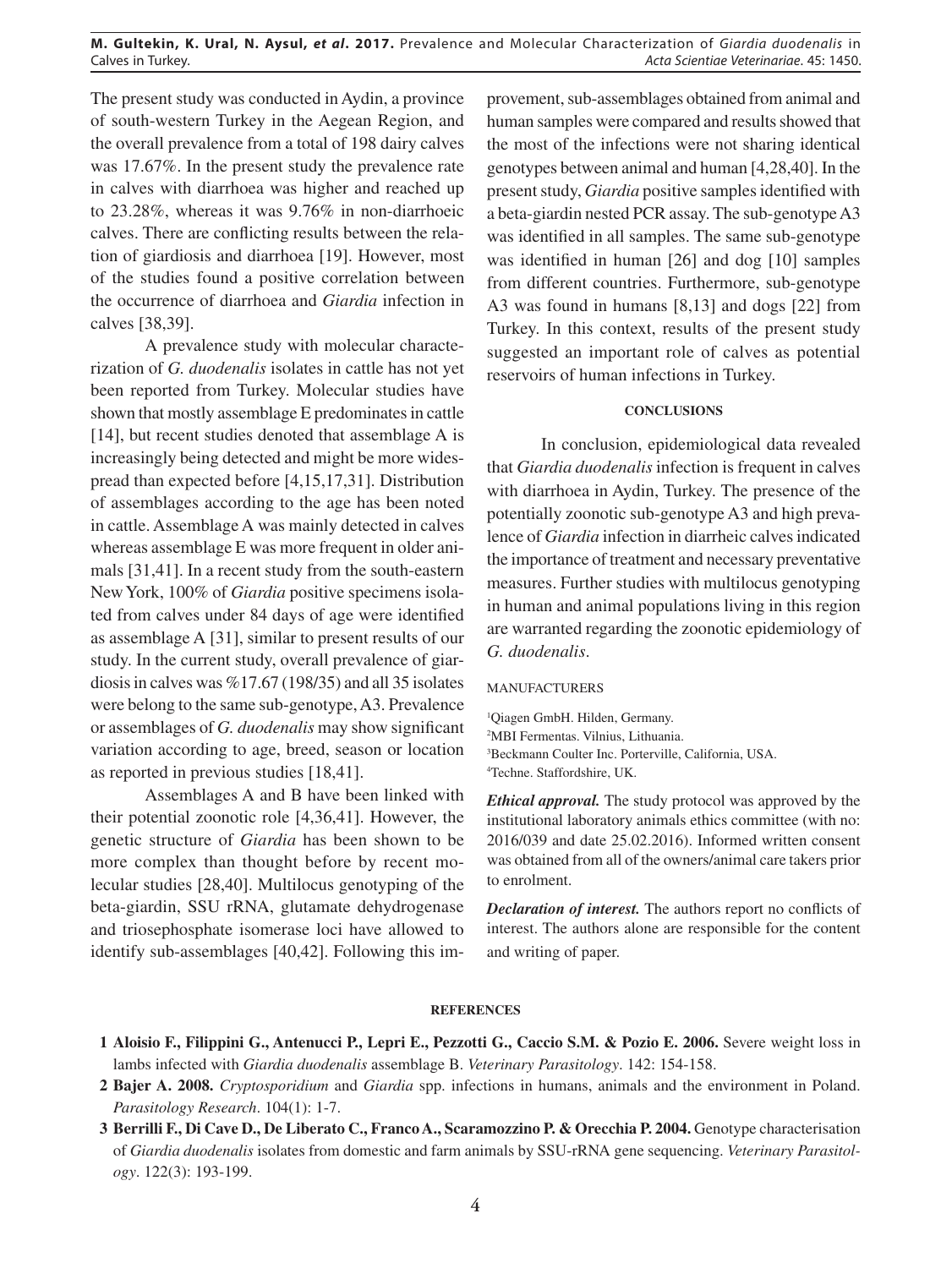- **4 Caccio S.M. 2015.** Giardiasis: A zoonotic infection or not? In: Sing A. (Ed). *Zoonoses-Infections Affecting Humans and Animals.* New-York: Springer, pp.821-848.
- **5 Cacció S.M., de Giacomo M. & Pozio E. 2002.** Sequence analysis of the giardin gene and development of a PCR-RFLP assay to genotype *Giardia duodenalis* cysts from human faecal samples. *International Journal of Parasitology*. 32: 1023-1030.
- **6 Cardona G.A., de Lucio A., Bailo B., Cano L., de Fuentes I. & Carmena D. 2015.** Unexpected finding of felinespecific *Giardia duodenalis* assemblage F and *Cryptosporidium felis* in asymptomatic adult cattle in Northern Spain. *Veterinary Parasitology*. 209(3-4): 258-263.
- **7 Castro-Hermida J.A., Almeida A., González-Warleta M., da Costa J.M.C., Rumbo-Lorenzo C. & Mezo M. 2007.** Occurrence of *Cryptosporidium parvum* and *Giardia duodenalis* in healthy adult domestic ruminants. *Parasitology Research*. 101(5): 1443-1448.
- **8 Cicek C. & Sakru N. 2015.** Genotyping of *Giardia intestinalis* isolates in the Thrace Region, Turkey. *Mikrobiyoloji Bulteni*. 49(4): 576-585.
- **9 Coklin T., Farber J., Parrington L. & Dixon B. 2007.** Prevalence and molecular characterization of *Giardia duodenalis* and *Cryptosporidium* spp. in dairy cattle in Ontario, Canada. *Veterinary Parasitology*. 150: 297-305.
- **10 Covacin C., Aucoin D.P., Elliot A. & Thompson R.C.A. 2011.** Genotypic characterisation of *Giardia* from domestic dogs in the USA. *Veterinary Parasitology*. 177(1): 28-32.
- **11 Degerli S., Celiksoz A., Kalkan K. & Ozcelik S. 2005.** Prevalence of *Cryptosporidium* spp. and *Giardia* spp. in cows and calves in Sivas. *Turkish Journal of Veterinary Animal Science*. 29: 995-999.
- **12 Dixon B., Parrington L., Cook A., Pintar K., Pollari F., Kelton D. & Farber J. 2011.** The potential for zoonotic transmission of *Giardia duodenalis* and *Cryptosporidium* spp. from beef and dairy cattle in Ontario, Canada. *Veterinary Parasitology*. 175: 20-26.
- **13 Ertug S., Ertabaklar H., Caliskan S., Malatyali E. & Bozdogan B. 2016.** Genotyping of *Giardia intestinalis* strains isolated from humans in Aydin, Turkey. *Mikrobiyoloji Bulteni*. 50(1): 152-158.
- **14 Feng Y. & Xiao L. 2011.** Zoonotic potential and molecular epidemiology of *Giardia* species and giardiasis. *Clinics of Microbiology Review*. 24(1): 110-140.
- **15 Feng Y., Ortega Y., Cama V., Terrel J. & Xiao L. 2008.** High intragenotypic diversity of *Giardia duodenalis* in dairy cattle on three farms. *Parasitology Rese*arch. 103: 87-92.
- **16 Geurden T., Claerebout E., Dursin L., Deflandre A., Bernay F., Kaltsatos V. & Vercruysse J. 2006.** The efficacy of an oral treatment with paromomycin against an experimental infection with *Giardia* in calves. *Veterinary Parasitology*. 135(3-4): 241-247.
- **17 Geurden T., Geldhof P., Levecke B., Martens C., Berkvens D., Casaert S., Vercruysse J. & Claerebout E. 2008.** Mixed *Giardia duodenalis* assemblage A and E infections in calves. *International Journal of Parasitology*. 38: 259-264.
- **18 Geurden T., Vercruysse J. & Claerebout E. 2010.** Is *Giardia* a significant pathogen in production animals? *Experimental Parasitology*. 124(1): 98-106.
- **19 Gillhuber J., Pallant L., Ash A., Thompson R.A., Pfister K. & Scheuerle M.C. 2013.** Molecular identification of zoonotic and livestock-specific *Giardia-*species in faecal samples of calves in Southern Germany. *Parasite & Vectors*. 6(1): 1.
- **20 Goz Y., Altuğ N., Yüksek N. & Özkan C. 2006.** Parasites detected in neonatal and young calves with diarrhoea. *Bulletin of the Veterinary Institute in Pulawy*. 50: 345-248.
- **21 Gul A., Cicek M. & Kilinc O. 2008.** Prevalence *of Eimeria* spp., *Cryptosporidium* spp. and *Giardia* spp. in calves in the Van province. *Turkiye Parazitoloji Dergisi*. 32(3): 202-204.
- **22 Gultekin M., Ural K., Aysul N., Ayan A., Balikci C. & Akyildiz G. 2017.** Prevalence and molecular characterization of *Giardia duodenalis* in dogs in Aydin, Turkey. *International Journal of Environmental Health Research*. 27(3): 1-8.
- **23 Hamnes I.S., Gjerde B. & Robertson L. 2006.** Prevalence of *Giardia* and *Cryptosporidium* in dairy calves in three areas of Norway. *Veterinary Parasitology*. 140(3): 204-216.
- **24 Hoar B.R., Paul R.R., Siembieda J., Maria das Gracas C.P. & Atwill E.R. 2009.** *Giardia duodenalis* in feedlot cattle from the central and western United States. *BMC Veterinary Research*. 5(1): 1.
- **25 Jäger M., Gauly M., Bauer C., Failing K., Erhardt G. & Zahner H. 2005.** Endoparasites in calves of beef cattle herds: management systems dependent and genetic influences. *Veterinary Parasitology*. 131(3):173-191.